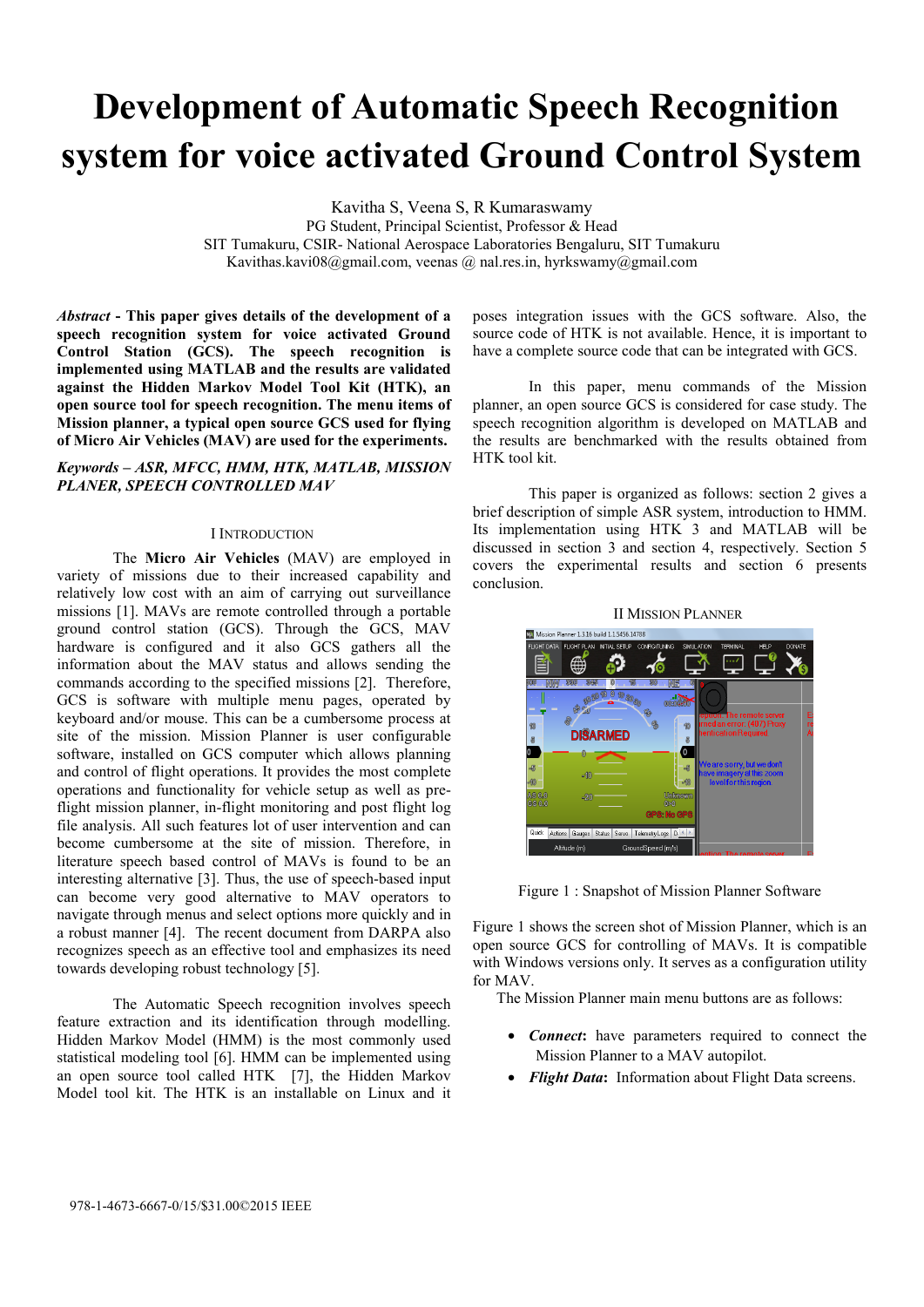- *Flight Plan***:** Have parameters for preparing flight plans for missions.
- *Initial Setup*: Initial Setup screen.
- *Configuration Tuning*: Parameters for Configuration of screens.
- *Simulation***:** Setting the mission planner to simulator mode to 'simulate' flying.
- *Terminal*: Information about Terminal screens.
- *Help*: Help on mission planner

 Each of these menus has many sub menus. In this paper, only isolated words are considered for experiments.

## III ASR SYSTEM DESCRIPTION

 Figure 2 shows the basic block diagram description of a simple ASR system even though plenty of literature is available on this, for understanding purpose.



Figure 2: Illustrates the block diagram of ASR system

Each block of ASR system is explained as follows:

## *A. Feature extraction*

 Feature extraction aims at achieving compact coefficients from the speech signal by preserving temporal and/or spectral characteristics of speech. [8] Reports performances of Linear Prediction Coefficients (LPC), Linear Prediction Cepstrum Coefficients (LPC-CC), Linear Frequency Cepstrum Coefficients(LPC-CC), Reflection Coefficients (RC) and Mel-Frequency Cepstral Coefficients (MFCC) using templatebased, dynamic time warping recognizer for monosyllabic word recognition and concludes that compared to other parameter types, MFCC parameters outperform. Hence, Cepstral analysis has been used extensively for feature extraction in speech recognition.

#### *B. Speech recognition*

 This block measures the similarity between an input speech and a reference pattern/a model (obtained during training) and determines a reference/ a model, which best matches the input speech. Hidden Markov Model (HMM), a statistical model is the most popular model used for speech recognition [6] [9].

 HMM is very powerful mathematical tool for modelling time series and are based Markov Chain. The most likely word with the largest probability is produced as the result of the given speech waveform. A natural extension of Markov chain is Hidden Markov Model (HMM), the extension where the

internal states are hidden and any state produces observable symbols or evidences [6].

In HMM, the probability distributions A, B and  $\pi$  are written in a compact form denoted by lambda [6] as

$$
\lambda = (A, B, \pi)
$$

Where  $\pi$  = initial state distribution vector.

 $A =$  State transition probability matrix.

 $\mathbf{B}$  = continuous observation probability density function matrix.

 For speech, a HMM model with transition from one state to next state and to itself is considered. Based on this **A** is initialized with the equal probability for each state. The initial state distribution vector is initialized with the probability to be in state one at the beginning, which is assumed in speech recognition theory. The matrix **B** has elements MFCC coefficients and delta coefficients weighed by multivariate single Gaussian distribution [9]. The system is solved as given in [6]. Instead of direct solution, the following three algorithms are used from the point of computational simplicity. The HMM has two phases training and testing. Training is carried out for each utterance by

- Baum-Welch forward backward method to estimate the probability of each observation sequence for the given model.
- Baum-Welch expectation modification algorithm reestimates  $\lambda$  to maximise the probability of observation.

 At the end of this step, a best possible model is generated for each word in the database..

 The testing phase uses modified Viterbi algorithm generates **B** matrix for testing utterance. This **B** matrix with **A** and  $\pi$  matrices of each of the model are used to generate scores using alternative Viterbi algorithm [9].The HMM model with highest score represents the test utterance is corresponding to that model.

#### *C. Database creation*

The database for training and testing HMM contains speech audio files and corresponding text transcriptions and is known as speech corpus. The mission planner commands fall into the category of isolated words or connected words.

### IV HTK SYSTEM

 The HTK is a collection of programming tools developed at the Speech Vision and Robotics Group of the Cambridge University Engineering Department (CUED) for creating and manipulating HMMs. HTK contains modules for building HMM and include tools for HMM training, recognition and evaluation [5]. Perl programming language has been used to call the modules from HTK to automate training and test procedures [10].

 In our work, we considered HTK 3.4.1 which is commonly installed in Linux Environment like Ubuntu 14.04 with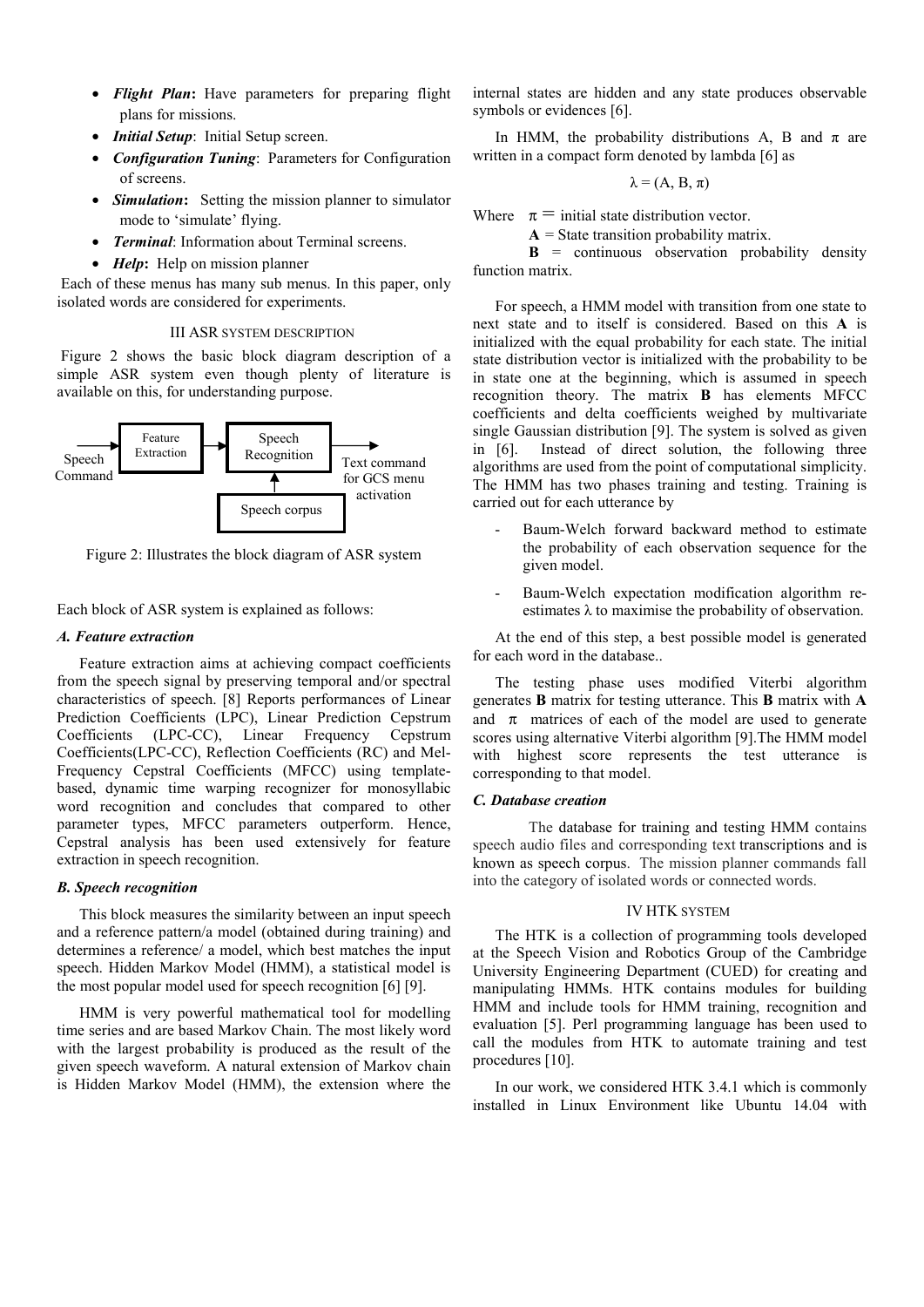WaveSurfer 1.8.5 tool for recording of speech files. The recorded speech files are converted to .htk files using the command HCopy. This command uses the configuration file myMfcc.conf which specifies the configuration parameters as shown in the Table 1 below.

Command line in linux:

# **HCopy –C myMfcc.conf wav-file mfc-file**

HCopy will run for every pair of source waveform file (wavfile) and its corresponding MFCC file (mfc-file) resulting in conversion of all the .wav files into .htk files.

Table 1: Configuration parameters related to MFCC extraction process.

| Configuration       | Value           |
|---------------------|-----------------|
| <b>Parameters</b>   |                 |
| SOURCEKIND          | <b>WAVEFORM</b> |
| <b>SOURCEFORMAT</b> | WAV             |
| <b>SOURCERATE</b>   | 625             |
| <b>TARGETKIND</b>   | MFCC D          |
| <b>TARGETFORMAT</b> | <b>HTK</b>      |
| <b>PREEMCOEF</b>    | 0.97            |
| <b>TARGETRATE</b>   | 100000          |
| WINDOWSIZE          | 320000          |
| <b>USEHAMMING</b>   | <b>TRUE</b>     |
| <b>NUMCHANS</b>     | 26              |
| <b>NUMCEPS</b>      | 12              |
| DELTA WINDOW        |                 |

To create HMM model for each word, same priori topology or prototype is defined [14]. The topology defines the following parameters:

**~o <VecSize> <MFCC\_D> -** Header of the HMM description file, giving the size of coefficient vector and feature coefficient type (MFCC\_D).

**<NumStates> -** Total number of HMM states, with 2 nonemitting states (first and last).

**<State> and <NumMixes> -** Each state observation function description. Single Gaussian Model is used to describe each state observation function. Such a Gaussian model is completely described by mean and variance vectors. Non emitting states are not described as they have no observation function.

**<Stream> 1 -** Number of MFCC sets per observation sequence.

**<Mean> and <Variance>** - Defines the mean vector with each element initialized to zero and variance vector with each element initialized to one of the current state observation function.

Mean and Variance coefficients will be trained later.

**<TransP>** - Transition square matrix of size equal to number of states is defined for each HMM word model. Zero values indicate that the corresponding transitions are not allowed and other values are randomly initialised (but each row of matrix must sum to 1).

Transition matrix is modified during training process.

 Parameters of HMM must be initialised properly with training data for fast and optimal convergence of the training algorithm before starting the training process. Using HInit tool, all word models can be initialized by typing a command:

## **HInit protos mfcc1 mfcc2 mfcc3**

where protos is the name of the file holding the prototype HMM and mfcc1, mfcc2 etc., are the names of the feature vector files of the training speech data [14].

 The HRest tool estimates the optimum values for HMM parameters (transition probabilities, mean and variance). To train each HMM word model, the estimation has to be repeated for number of times. Each time, the iteration number and algorithm convergence through the change measure. When there is no further decrease in change measure from one iteration to another, it's the time to stop the iteration process or else the estimation can be stopped manually by pre-defining maximum number of iterations.

 Recognition includes testing of an utterance against all the word models and is done using HVite tool. HVite is based o Viterbi word recognition algorithm. Recognition can be done both online and offline. In case of offline recognition, testing utterance is recorded as audio file before recognition and in online recognition; the speech signal to be recognized can be input directly on the fly.

## V MATLAB IMPLEMENTATION OF ASR

MATLAB 2013 is used to implement the system. The feature extraction using MFCC coefficients is accomplished using the command

# M=melcepst(s,fs)

where s is the speech input after pre-emphasis and voice activity detection, fs is the sampling frequency. The HMM equations given in [6] is implemented to generate and test the models.

## VI PERFORMANCE ANALYSIS

The database of utterances is created as follows and only isolated words from the Mission Planner menu are considered. Also, the model is developed for a speaker dependent system as the voice commands are issued by a single user.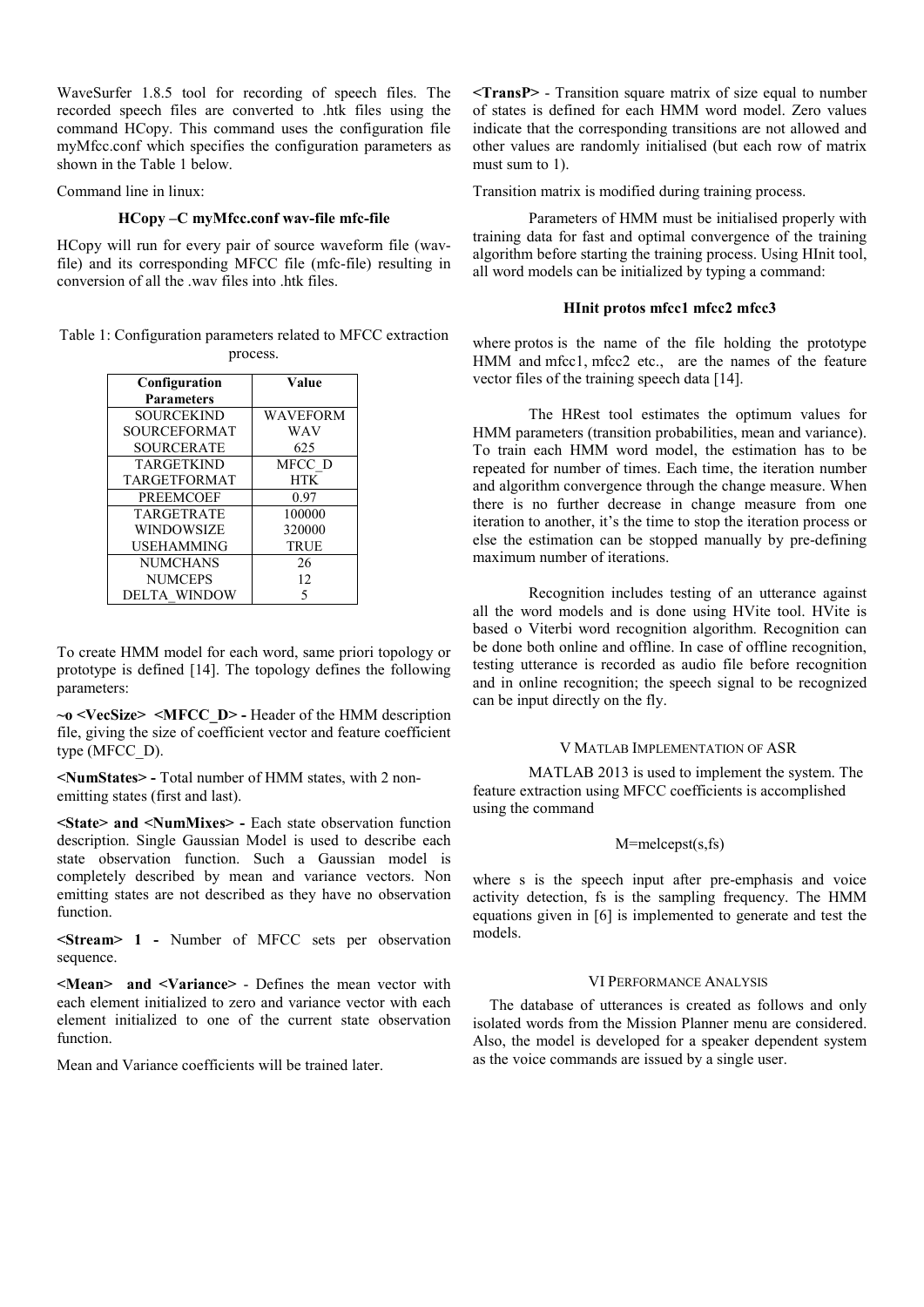Words to be identified: 12 words from the mission planner Menu: Actions, Config, Donate, Gauges, Help, Messages, Quick, Scripts, Servo, Simulation, Status and Terminal.

Training set: For each isolated word, 50 different utterances are recorded by a single speaker. Hence a set of 600 (12\*50) audio files is given as source speech data for training. Utterances sourced from a multitude of users renders the model as speaker independent and less tightly fitted.

Speech signal is recorded using 'wavsurfer' tool at a sampling rate of 16 KHz.

Figure 3 gives MFCC and delta coefficients extracted for single frame of the word 'Actions'.



Figure 3: MFCC and Delta coefficients extracted for single<br>frame frame.

These vectors are the feature vector of the utterance and are used to initialize matrix B. The forward and backward coefficients alpha and beta are computed to obtain the probability for the utterance 'Actions'. This procedure is followed for all the 50 utterances of 'Actions'. These alpha and beta values of each utterance is scaled and re-estimated to obtain maximum probability.

Consider Figure 4, here the maximum probability is obtained from  $6<sup>th</sup>$  model. This model is the best model for the

word 'Terminal'. Similarly for all the 12 words, best models are obtained.

To evaluate the models performance, testing is carried out i.e, how best the models recognize the given test utterance and the recognition results are defined in terms of score.



Figure 4: Probabilities of each utterances of word 'Terminal'.

Accuracies of ASR systems developed in MATLAB and HTK are compared for 5 states as shown in Table 2. The performance of MATLAB is better compared to HTK except for the case of small utterances. When number of states are increased to 10 as shown in Table 3, performance of both become comparable, however with MATLAB still has recognition problem for small words, since innately, HMM's are less suitable for smaller words. Alternatively, Neural Networks provide a better result in such cases.

Table 2: Comparison of Recognition Performance for 5 states model.

|                   | % of Recognition accuracy with 5 |               |  |
|-------------------|----------------------------------|---------------|--|
| Word Model        | states                           |               |  |
|                   | <b>HTK Toolkit</b>               | <b>MATLAB</b> |  |
| <b>Actions</b>    | 100%                             | 100%          |  |
| Config            | 53.33%                           | 86.67%        |  |
| <b>Donate</b>     | 60%                              | 100%          |  |
| <b>Gauges</b>     | 20%                              | 93.33%        |  |
| Help              | 33.33%                           | 60%           |  |
| <b>Messages</b>   | 100%                             | 100%          |  |
| Quick             | 73.33%                           | 40%           |  |
| <b>Scripts</b>    | 100%                             | 93.33%        |  |
| <b>Servo</b>      | 100%                             | 100%          |  |
| <b>Simulation</b> | 100%                             | 100%          |  |
| <b>Status</b>     | 100%                             | 100%          |  |
| <b>Terminal</b>   | 100%                             | 86.67%        |  |